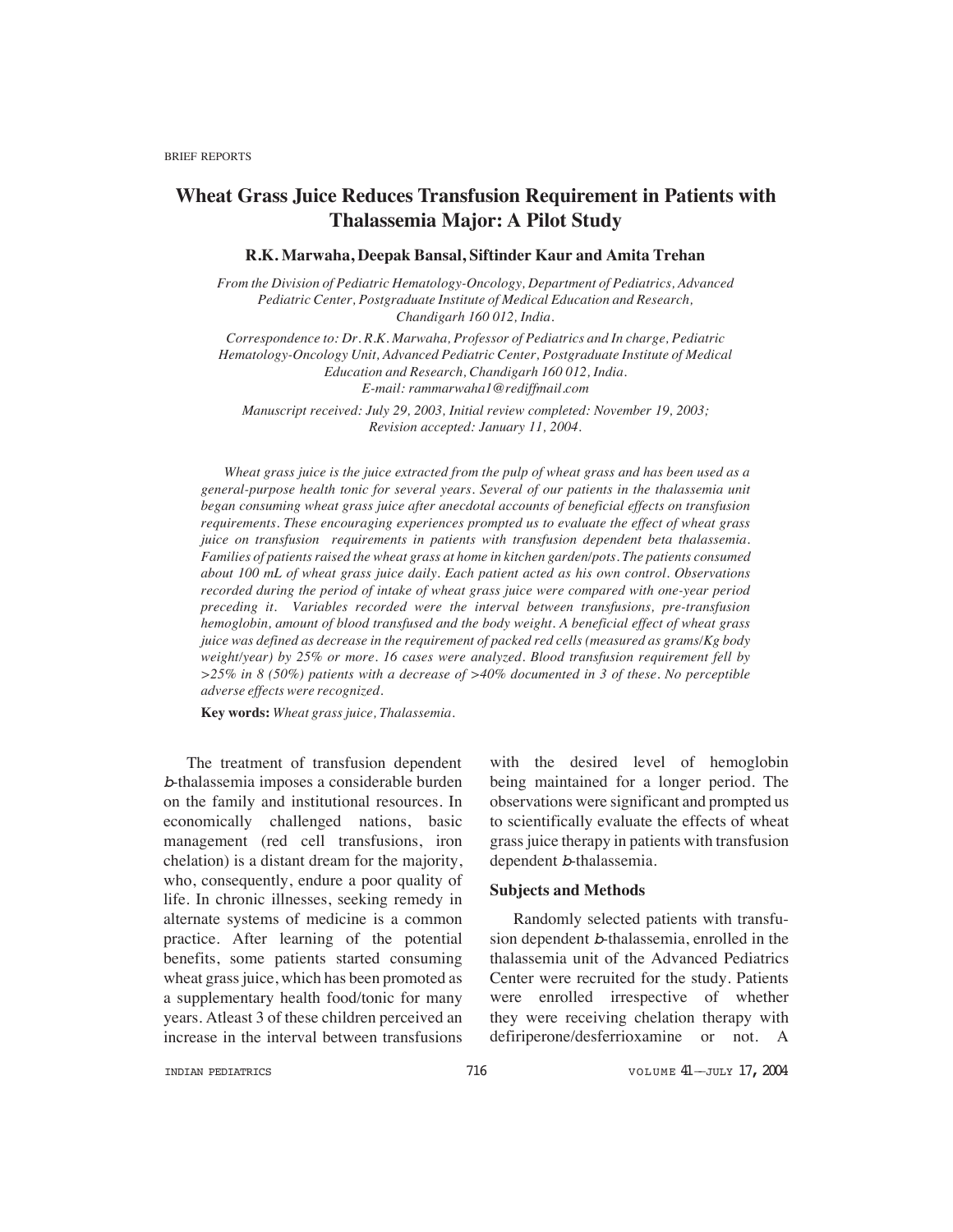#### BRIEF REPORTS

medical doctor exclusively on the roll of thalassemia center maintained records of the study subjects.

*Exclusion criteria:* (1) Splenectomy performed anytime during the study period, (2) Indiscipline in intake of wheat grass juice. This included interruption in intake exceeding 3-days/week or more than 7-days month, (3) Total duration of consumption of wheat grass juice of less than 1½ years.

*Wheat Grass Juice*: Family of the patients raised the wheat grass at home, in the kitchen garden or in earthen pots. The sprouts were harvested when they were 5-6*"* tall, grounded and the juice extracted by sieving. About 100 mL of freshly extracted wheat grass juice was consumed daily. No specific variety of wheat grass was used.

*Transfusion protocol*. All patients received packed red cells. The transfusions were administered at a frequency varying from 2-6 weeks, in an attempt to maintain the pretransfusion hemoglobin above 9 g/dL. Appointment for the next transfusion depended on the current visit's pretransfusion hemoglobin and the amount of blood transfused. Visits to the thalassemia center were at times modified depending on the availability of the blood of the required group, personal adjustments of appointment on the part of patient due to preoccupation with work (*e.g.,* examinations, social functions/festivals), patient indiscipline and problems related to transport between the unit and the home. Children less than 3-5 years were transfused packed cells by body weight (»15 mL/kg) and older children transfused 1-2 units depending upon requirements. All blood bags were weighed before transfusion and a fixed weight of 50 g deducted to exclude weight of the empty bag and the anticoagulant. Blood bags had significant

differences in weight depending on the built of the donor. If the transfusion was discontinued midway due to severe allergic reactions, appropriate reductions in amount of blood were made.

*Record keeping:* The study performa were designed to record date of visit, hemoglobin (pre transfusion), amount of blood transfused and the weight of the patient. Inquiry was made at each visit to ensure regularity of consumption of wheat grass juice.

*Consent:* The institutional ethics committee approved the study and informed consent was obtained from parents/patients as appropriate.

# **Data analysis**

Each patient acted as his own control. The transfusion needs, immediately prior to the use of wheat grass juice therapy, were compared to the need during the period of wheat grass juice therapy. The observations, during consumption of wheat grass juice were prospective, whereas the transfusion requirements prior to intake of wheat grass juice, were obtained from the records maintained in the thalassemia unit. One year period in the immediate pre-wheat grass juice period was analyzed retrospectively. A period of 6 months soon after initiating wheat grass juice (henceforth referred to as neutral period) was omitted from the analysis. This was done as it was 'noted' that the 'response' to wheat grass juice generally took a few months. Patients had to be on wheat grass juice for at least one year, after the neutral period, for inclusion in the analysis.

The variables taken into account to estimate transfusion requirements included the pretransfusion hemoglobin, interval between transfusions and the amount of packed red cells transfused. Mean of the pre-transfusion hemoglobin, interval between visits and of the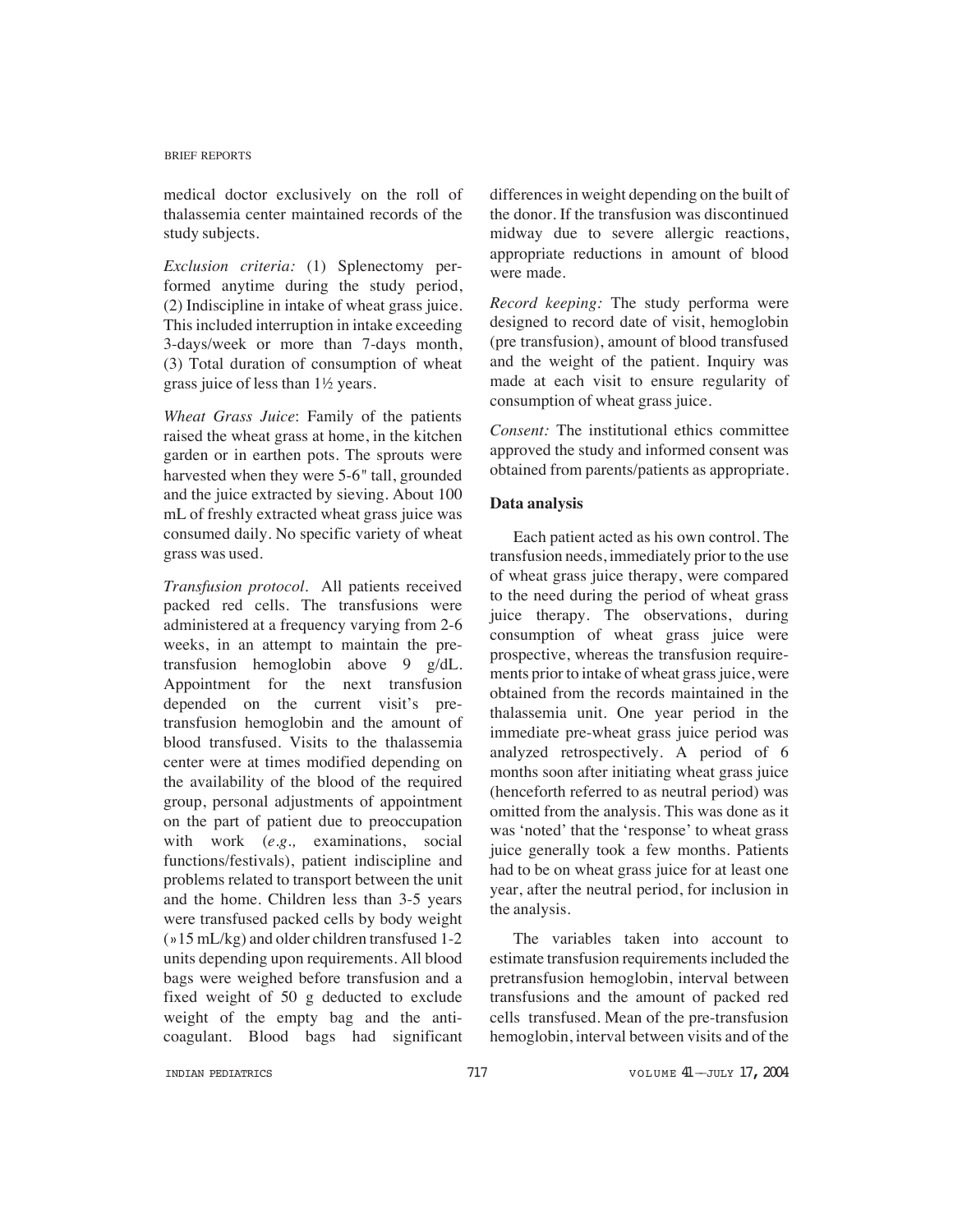#### BRIEF REPORTS

body-weight was calculated for each child in the wheat grass juice period and the one-year period preceding it. Records of visits in the first six months of starting wheat grass juice therapy were excluded from analysis, as specified earlier. The criterion assigned for the success of wheat grass juice therapy was assigned as:

Reduction in the amount of blood transfused in the wheat grass juice period (measured as g/Kg body weight/year) as compared to the pre-wheat grass juice period, by 25% or more, without any concomitant fall in the mean pretransfusion hemoglobin.

# **Results**

The study was performed in the period between February 2000 and May 2003. Out of 38 patients enrolled in the study, only 16 (42%) fulfilled the criteria for final analysis. Indiscipline in intake and an insufficient duration of intake of wheat grass juice necessitated exclusion from analysis in 14 and 6 cases, respectively. Two cases had a splenectomy mid-way through the study. The mean age was 13.3 years (range: 4-27). Amongst the 16 evaluable patients, there was a solitary girl. Salient observations are detailed in *Table I*. Eight (50%) patients responded as per the defined criterion. None of the patients reported any perceptible adverse effects.

## **Discussion**

Consumption of wheat grass juice was found to have beneficial effect on the transfusion requirements in 50% of patients in this pilot study.

The criteria employed for determining the benefit of wheat grass juice was taken arbitrarily as a decrease in blood transfusion requirement by 25 % or more. We felt that this cut-off was appropriate for judging the response. Most patients, who had a response by the designated criterion, also had an increase, albeit small, in the mean pretransfusion hemoglobin whilst consuming wheat grass juice. This was true in all responders, except in three. In one case, No. 4, pre-transfusion hemoglobin remained the same, whilst a modest decline of 0.2 and 0.3 g% were observed in cases No. 5 and 15, respectively. The decrease in hemoglobin in these two patients was miniscule, in comparison to the decrease in amount of transfusion as well as the increase in interval between transfusions. The mean interval between transfusion visits increased in all responders, the maximum increment being of 122%. This reflects the postponement of the scheduled transfusion visit due to satisfactory hemoglobin value in between the transfusions. In three patients, reduction in the amount of blood transfused, exceeded 40 % of the pre-wheat grass juice period. Poor compliance in 14 of 38 patients (37%) could be attributed to lack of sufficient motivation. The process of growing, harvesting and extracting juice was too laborious, especially in summer months for most parents of defaulters. Other factors that influenced their decision to discontinue were high expectations coupled with the lack of discernible benefit in the early months after entry into the study. Strict scientific evaluation will undoubtedly, recognize a bias towards 'responders' when a significant proportion of cases were rendered 'inevaluable' for failing to adhere to the criteria in the study protocol. It is difficult to refute this viewpoint especially when 'therapy indiscipline' was observed in those who perceived no discernible benefit.

The authors do not wish to speculate on the mechanism of beneficial action of wheat grass juice in transfusion dependent thallassemics. Chlorophyll makes up >70% of the solid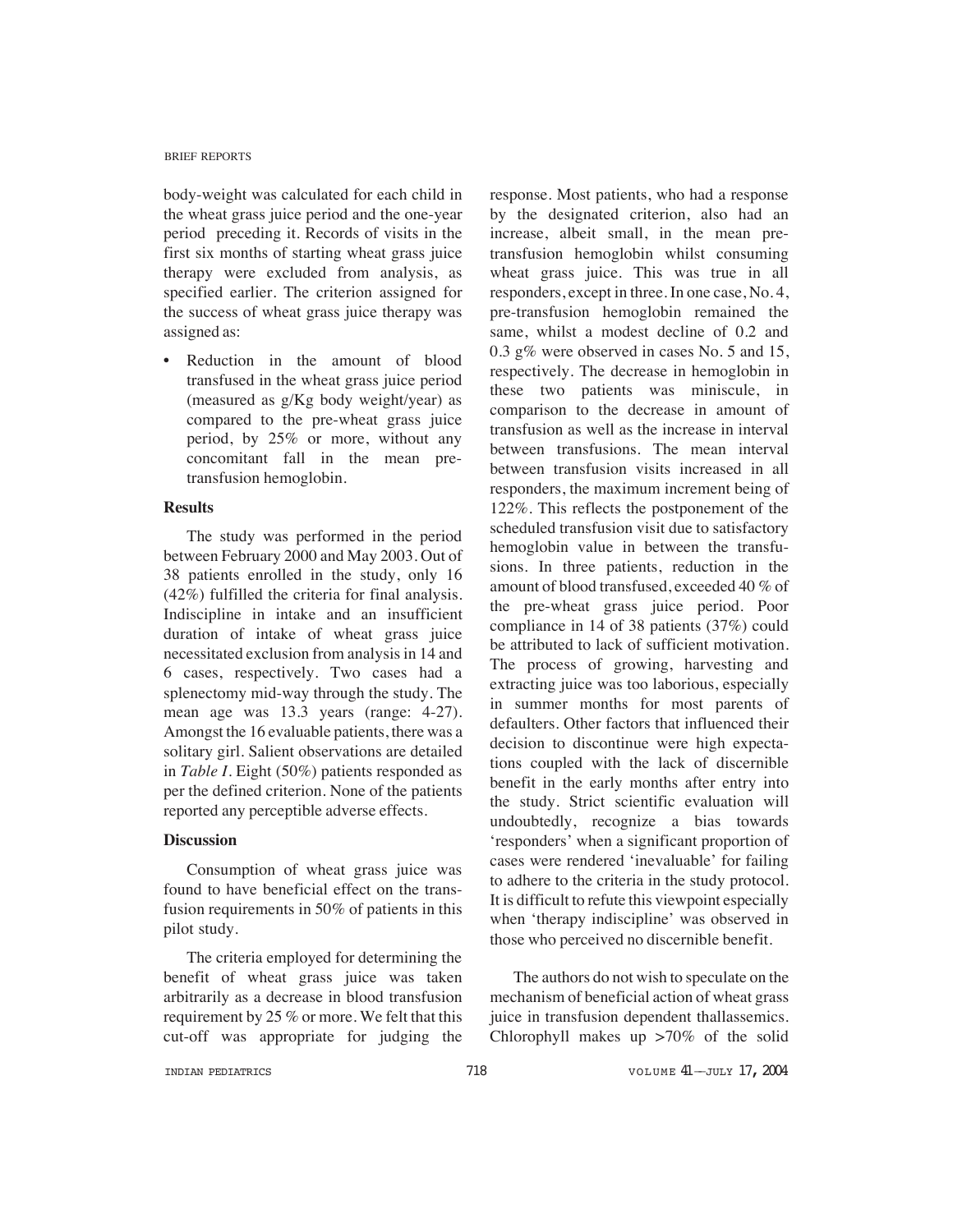|                   |                |                       |     |                                                                                                         |                                                                                 |                                                                      |                                                                  | TABLE I-Patient Details in Wheat Grass Juice Study on Thalassemia Children.                                                                 |                                                                |                                                            |                                                                                                                 |                                                                           |
|-------------------|----------------|-----------------------|-----|---------------------------------------------------------------------------------------------------------|---------------------------------------------------------------------------------|----------------------------------------------------------------------|------------------------------------------------------------------|---------------------------------------------------------------------------------------------------------------------------------------------|----------------------------------------------------------------|------------------------------------------------------------|-----------------------------------------------------------------------------------------------------------------|---------------------------------------------------------------------------|
| INDIAN PEDIATRICS | δ.             | Age<br>$\overline{S}$ | Sex | pre-trans-<br>$\overline{G}$<br>period<br>fusion<br>Pre-W<br>Mean<br>$(\mathbf{g} \ \mathcal{U})$<br>Hb | transfusion<br>Mean pre-<br>period<br>$(\mathbf{g} \, \mathcal{G})$<br>WGJ<br>Ê | Pre-WGJ<br>between<br>interval<br>period<br>(days)<br>Mean<br>visits | between<br>interval<br>period<br>(days)<br>Mean<br>visits<br>WGJ | $\%$ difference in<br>in the pre-WGJ<br>between visits<br>the mean<br>interval<br>$&$ WGJ<br>period                                         | (g/Kg body<br>transfused<br>Pre-WGJ<br>period<br>Blood<br>wtyr | WGJ period<br>transfused<br>$g/Kg$ body<br>Blood<br>wt/yr) | fused in the pre-<br>of blood trans-<br>of blood trans-<br>in the amount<br>% difference<br>WGJ & WGJ<br>period | intake<br>after the<br>Duration<br>period<br>of WG.<br>(months)<br>neutra |
|                   |                |                       | ⋝   |                                                                                                         | $\overline{0}$                                                                  | 17.5                                                                 | 23.8                                                             | 36                                                                                                                                          | 241                                                            | 240                                                        | 0.4                                                                                                             |                                                                           |
|                   |                |                       | ⋝   |                                                                                                         | 9.2                                                                             | 20.2                                                                 | 21.3                                                             | 5.4                                                                                                                                         | 245                                                            | 188                                                        | 23                                                                                                              |                                                                           |
|                   |                |                       | ⋝   |                                                                                                         |                                                                                 | $\overline{0}$                                                       | 42.2                                                             | 122                                                                                                                                         | 156                                                            | $\overline{91}$                                            | 42                                                                                                              |                                                                           |
|                   |                |                       | ⋝   |                                                                                                         | 9.7                                                                             | 20.6                                                                 | 23.7                                                             | 15                                                                                                                                          | 279                                                            | 188                                                        | 33                                                                                                              |                                                                           |
|                   |                |                       | 山   | 10.6                                                                                                    | 10.4                                                                            | 20.2                                                                 |                                                                  | 54                                                                                                                                          | 219                                                            | 149                                                        | 32                                                                                                              |                                                                           |
|                   | ∘              |                       | ⋝   | 7.F                                                                                                     | 10.3                                                                            | $24.3$                                                               | 23.7                                                             | $-2.5$                                                                                                                                      | 281                                                            | 242                                                        | ᅼ                                                                                                               |                                                                           |
| 719               |                |                       | ⊠   | 10.2                                                                                                    | $\overline{10}$                                                                 | 25                                                                   | 32                                                               | 28                                                                                                                                          | 284                                                            | 219                                                        | 23                                                                                                              |                                                                           |
|                   | $\infty$       |                       | Σ   | 10.2                                                                                                    | 10.4                                                                            | 22.9                                                                 | 24.4                                                             |                                                                                                                                             | 276                                                            | 242                                                        | $\overline{2}$                                                                                                  |                                                                           |
|                   |                | 23                    | Σ   | 9.3                                                                                                     | 10.3                                                                            | 22                                                                   | 28.3                                                             | 29                                                                                                                                          | 166                                                            | 120                                                        | 28                                                                                                              | g                                                                         |
|                   |                |                       | Σ   | 9.4                                                                                                     | 9.8                                                                             | 21.6                                                                 | 23.5                                                             | $\circ$                                                                                                                                     | 254                                                            | 179                                                        | $\Im$                                                                                                           |                                                                           |
|                   |                |                       | Σ   | 9.3                                                                                                     | 9.7                                                                             | 24.5                                                                 | 28.8                                                             | $\overline{18}$                                                                                                                             | 256                                                            | 184                                                        | 28                                                                                                              | 22                                                                        |
|                   | $\Xi$          |                       | ⊠   | 9.4                                                                                                     | 9.6                                                                             | 20.4                                                                 | 20.7                                                             | $\tilde{1}$                                                                                                                                 | 281                                                            | 231                                                        | 18                                                                                                              |                                                                           |
|                   | ≌              |                       | Σ   |                                                                                                         | 9.8                                                                             | 25.9                                                                 | $\frac{1}{4}$                                                    | 58                                                                                                                                          | 166                                                            | $\overline{5}$                                             | 43                                                                                                              |                                                                           |
|                   | 크              | $\frac{7}{4}$         | Σ   |                                                                                                         | 9.6                                                                             | 23.7                                                                 | 24.4                                                             | $\sim$                                                                                                                                      | 306                                                            | 291                                                        | $\sqrt{2}$                                                                                                      | $\overline{\phantom{0}}$                                                  |
|                   | Ñ              | 27                    | Σ   |                                                                                                         | Ξ                                                                               | 22.8                                                                 | 39.8                                                             | 75                                                                                                                                          | 204                                                            | $\overline{2}$                                             | 구                                                                                                               | 20                                                                        |
|                   | $\overline{6}$ | ₹                     | ⋝   | Q                                                                                                       | 9.7                                                                             | 27.5                                                                 | Ċ<br>$\overline{31}$                                             | ᅼ                                                                                                                                           | 267                                                            | $\overline{21}$                                            | $\overline{1}$                                                                                                  | ≌                                                                         |
| VOLUME 41-JULY    |                |                       |     |                                                                                                         |                                                                                 |                                                                      |                                                                  | Yr: year, Hb: hemoglobin, g: grams, WGJ: wheat grass juice, wt: weight, neutral period: 6 months after initiating wheat grass juice therapy |                                                                |                                                            |                                                                                                                 |                                                                           |

BRIEF REPORTS